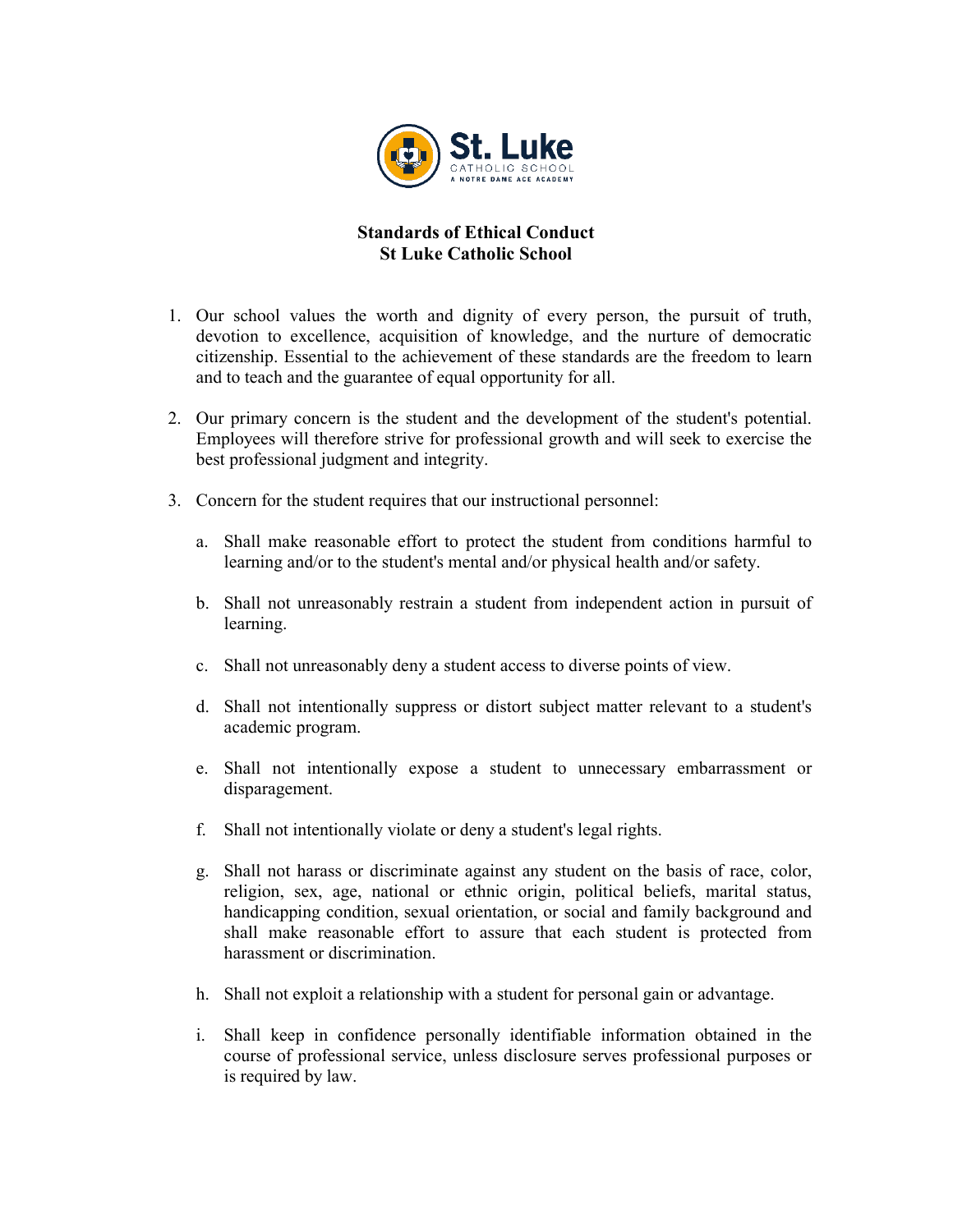- 4. Aware of the importance of maintaining the respect and confidence of colleagues, of students, of parents, and of the community, employees of our school must display the highest degree of ethical conduct. This commitment requires that our employees:
	- a. Shall maintain honesty in all professional dealings.
	- b. Shall not on the basis of race, color, religion, sex, age, national or ethnic origin, political beliefs, marital status, handicapping condition if otherwise qualified, or social and family background deny to a colleague professional benefits or advantages or participation in any professional organization.
	- c. Shall not interfere with a colleague's exercise of political or civil rights and responsibilities.
	- d. Shall not engage in harassment or discriminatory conduct which unreasonably interferes with an individual's performance of professional or work responsibilities or with the orderly processes of education or which creates a hostile, intimidating, abusive, offensive, or oppressive environment; and, further, shall make reasonable effort to assure that each individual is protected from such harassment or discrimination.
	- e. Shall not make malicious or intentionally false statements about a colleague.

Training Requirement: All instructional personnel, educational support personnel and administrators are required as a condition of employment to complete training on these standards of ethical conduct.

Reporting Misconduct by Instructional Personnel, Educational Support Personnel and Administrators: All employees and administrators have an obligation to report misconduct by instructional personnel, educational support personnel and school administrators which affects the health, safety, or welfare of a student. Examples of misconduct include obscene language, drug and alcohol use, disparaging comments, prejudice or bigotry, sexual innuendo, cheating or testing violations, physical aggression, and accepting or offering favors. Reports of misconduct of employees should be made to the school principal.

Reports of misconduct committed by administrators should be made to the Superintendent of Catholic Schools.

Legally sufficient allegations of misconduct by Florida certified educators will be reported to the Office of Professional Practices Services. Policies and procedures for reporting misconduct by instructional personnel, educational support personnel or school administrators which affects the health, safety, or welfare of a student are posted in Front Office and on our Web site at http://www.stlukepalmsprings.org

Reporting Child Abuse, Abandonment or Neglect: All employees and agents have an affirmative duty to report all actual or suspected cases of child abuse, abandonment, or neglect. Call 1-800-96-ABUSE or report online at: http://www.dcf.state.fl.us/abuse/report/.